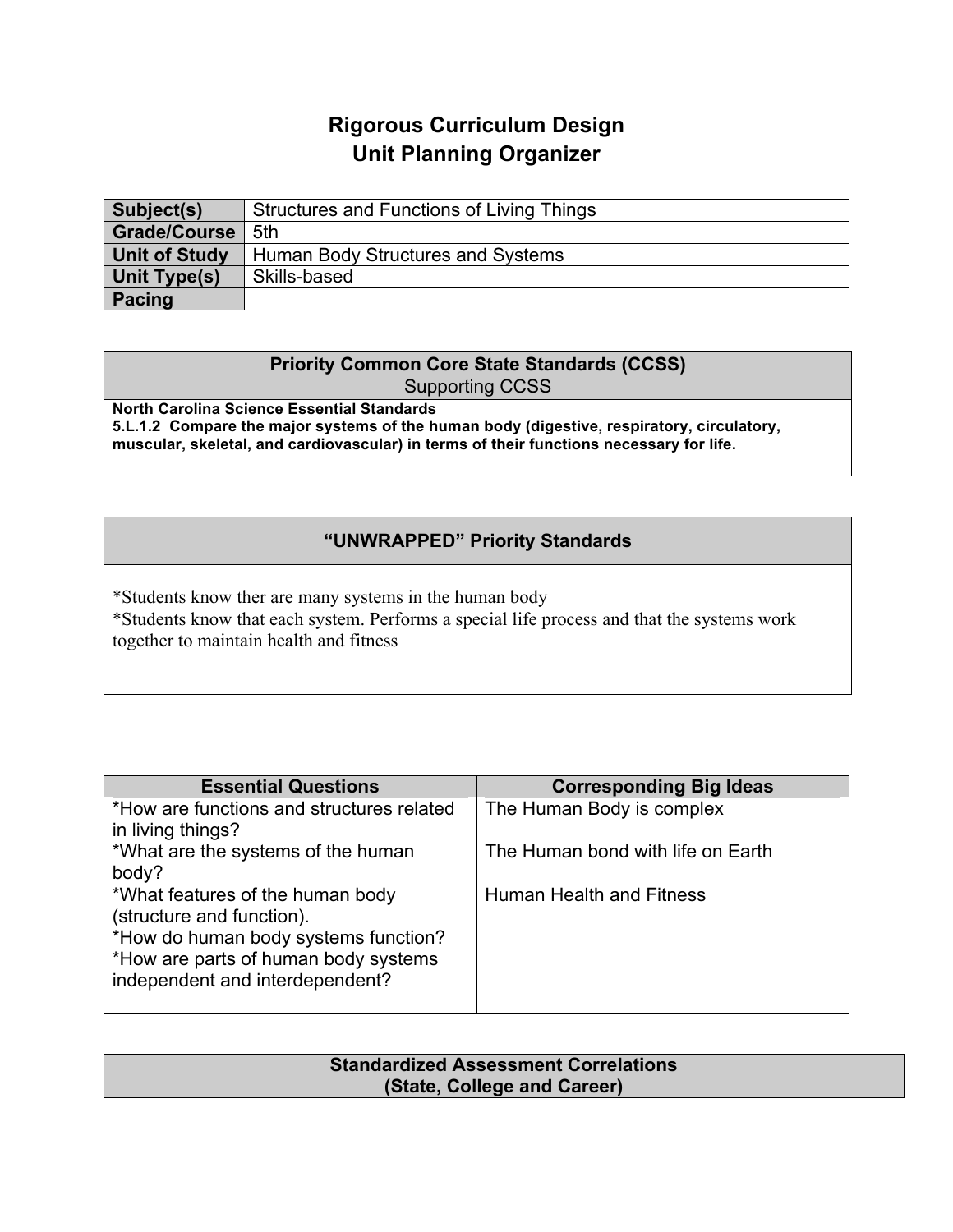| North Carolina State Science Essential Standards Computerized Test<br><b>Unit Assessments</b> |                                                                                                                                                                                             |  |
|-----------------------------------------------------------------------------------------------|---------------------------------------------------------------------------------------------------------------------------------------------------------------------------------------------|--|
|                                                                                               |                                                                                                                                                                                             |  |
| Homebase/PowerSchool questions<br><b>Classe Scape questions</b>                               | Exit ticket questions<br>The Human Body<br>Poster will be<br>assessed after<br>completion for<br>accuracy of<br>labeling, coloring,<br>and correct<br>understanding of<br>the body systems. |  |
| <b>Post-Assessment</b>                                                                        |                                                                                                                                                                                             |  |
| <b>District Benchmark Assessments</b><br>State End of Grade Test                              |                                                                                                                                                                                             |  |

| <b>Engaging Learning Experiences</b>                       |                                    |  |
|------------------------------------------------------------|------------------------------------|--|
| <b>Learning Activities Using</b><br><b>Text or Program</b> | <b>Authentic Performance Tasks</b> |  |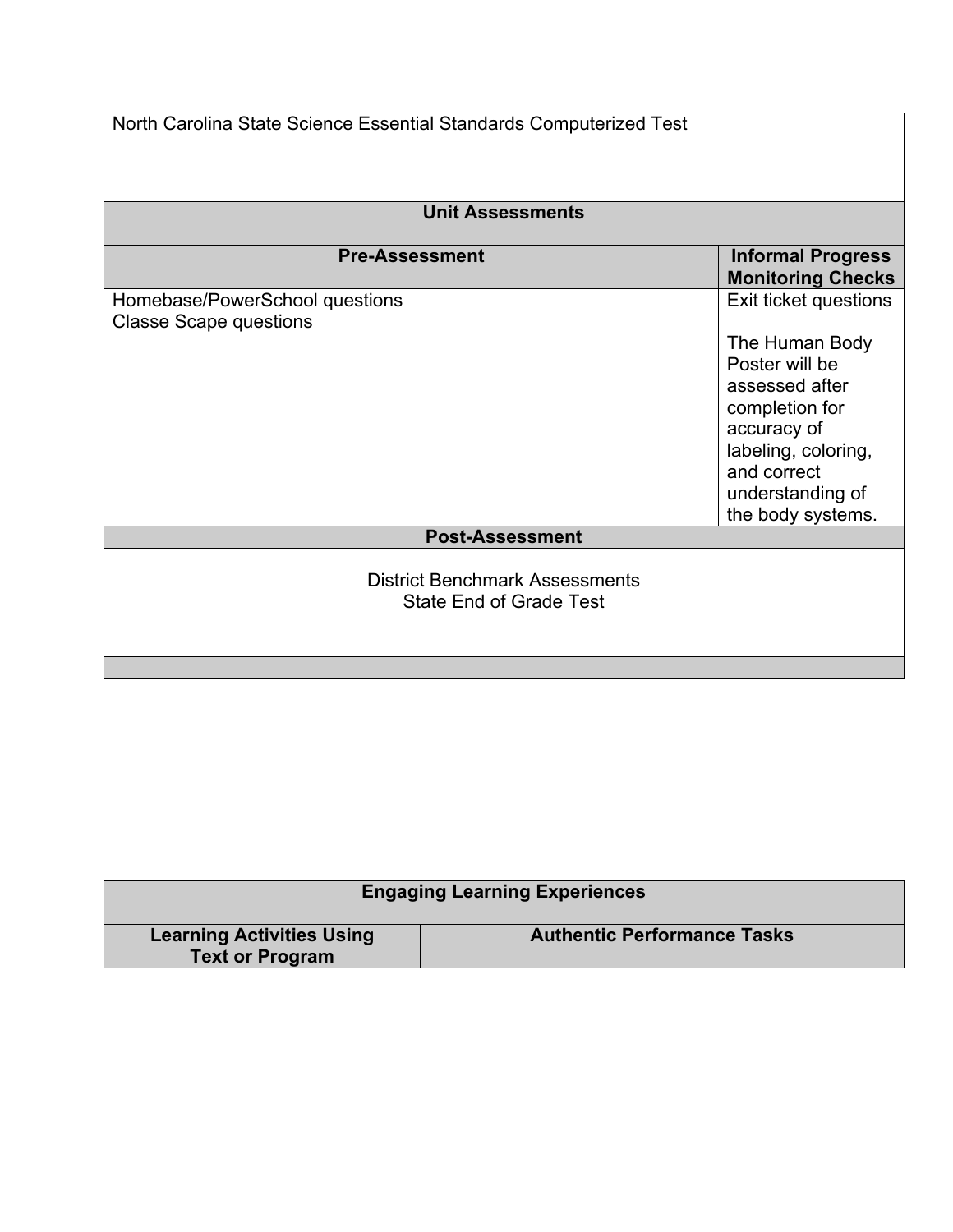| www.twigcarolina.com                     | *Each student will draw a body system, explaining the functions that occur. After the<br>poster is completed, they will present their poster to the class. |
|------------------------------------------|------------------------------------------------------------------------------------------------------------------------------------------------------------|
| www.scholastic.com/trueflix              | *Each will create PowerPoint or other technology driven presentation on a human                                                                            |
| You Tube – How the Human Body Works Kids | body system, then present to the class.                                                                                                                    |
| <b>Animation Learn Series</b>            |                                                                                                                                                            |
| National Geographic                      | *After watching a video, have each student share with thei group what they have                                                                            |
| Magic Schoolbus                          | learned about each body system and how it functions to sustain lst+*Stude                                                                                  |
| www.scnces.ncdpi.wikispaces.net/k-       |                                                                                                                                                            |
| 5+science+resources                      |                                                                                                                                                            |
|                                          |                                                                                                                                                            |
| www.sciencea-z.com                       |                                                                                                                                                            |
| www.johnston.k12.nc.us/elemdocs          |                                                                                                                                                            |
| Discovery Education/United Streaming     |                                                                                                                                                            |
|                                          |                                                                                                                                                            |
|                                          |                                                                                                                                                            |

| <b>Research-Based Effective</b>                         | 21 <sup>st</sup> Century Learning Skills |
|---------------------------------------------------------|------------------------------------------|
| <b>Teaching Strategies</b>                              |                                          |
| Principles of Instruction                               | <b>Learning and Innovation Skills</b>    |
| www.aft.org/americaneducator/spring2012/Rosenshine.pdf  |                                          |
|                                                         | <b>Creativity and Innovation</b>         |
| Marzano Instructional Strategies for Effective Teaching | *Think creatively                        |
| www.web.nmsu.edu/-                                      | *Work creatively with others             |
| susanbro/sc/docs/research based strategies.pdf          |                                          |
|                                                         | <b>Critical Thinking and Problem</b>     |
|                                                         | <b>Solving</b>                           |
|                                                         | *Reason effectively                      |
|                                                         | *Use system thinking                     |
|                                                         | *Make judgemenus and decisions           |
|                                                         | *Solve problems                          |
|                                                         |                                          |
|                                                         | <b>Communication and</b>                 |
|                                                         | <b>Collaboration</b>                     |
|                                                         | *Communicate clearly                     |
|                                                         | *Collaborate with others                 |

| <b>Instructional Resources and Materials</b> |                                                                                                                                                                                             |
|----------------------------------------------|---------------------------------------------------------------------------------------------------------------------------------------------------------------------------------------------|
| <b>Physical</b>                              | <b>Technology-Based</b>                                                                                                                                                                     |
| Teacher and student<br>created materials     | Desktops, laptops and/or iPads – for research, presentations and videos<br>Document Cameras for presentations and instruction<br>LCD projector for whole group instruction and presentation |